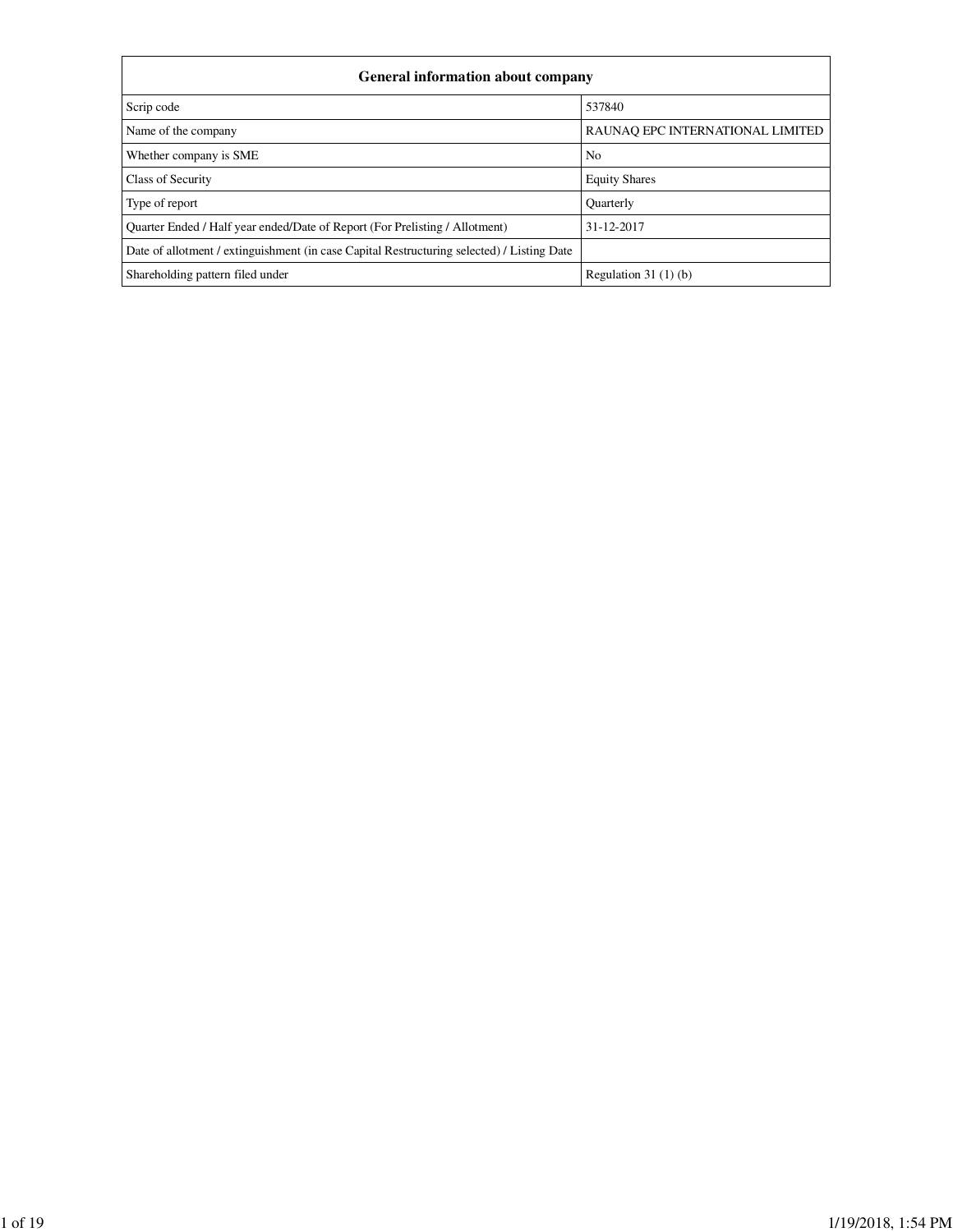| Sr. No. | <b>Particular</b>                                                                      | Yes/No         |
|---------|----------------------------------------------------------------------------------------|----------------|
|         | Whether the Listed Entity has issued any partly paid up shares?                        | No             |
|         | Whether the Listed Entity has issued any Convertible Securities?                       | N <sub>0</sub> |
|         | Whether the Listed Entity has issued any Warrants?                                     | No             |
|         | Whether the Listed Entity has any shares against which depository receipts are issued? | N <sub>0</sub> |
|         | Whether the Listed Entity has any shares in locked-in?                                 | No             |
| 6       | Whether any shares held by promoters are pledge or otherwise encumbered?               | No             |
|         | Whether company has equity shares with differential voting rights?                     | No             |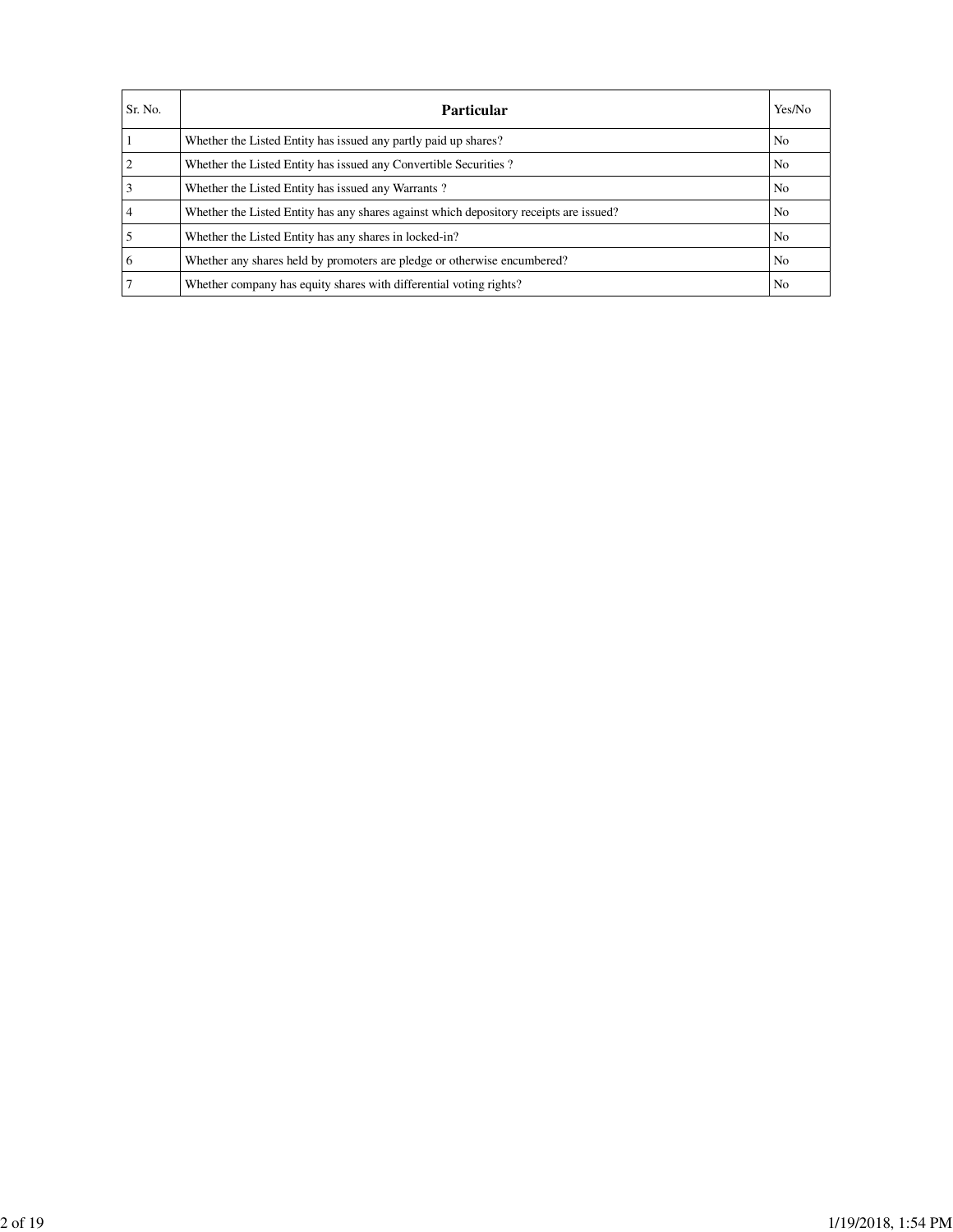|                 |                                                |                |                         |                       |                          |                                                               | Table I - Summary Statement holding of specified securities                                                                |                                                                  |               |         |                                   |
|-----------------|------------------------------------------------|----------------|-------------------------|-----------------------|--------------------------|---------------------------------------------------------------|----------------------------------------------------------------------------------------------------------------------------|------------------------------------------------------------------|---------------|---------|-----------------------------------|
|                 |                                                | Nos. Of        | No. of                  | No. Of<br>Partly      | No. Of<br>shares         | Total nos.<br>shares held<br>$(VII) =$<br>$(IV)+(V)+$<br>(VI) | Shareholding as<br>a % of total no.<br>of shares<br>(calculated as<br>per SCRR,<br>1957) (VIII) As<br>a % of<br>$(A+B+C2)$ | Number of Voting Rights held in each<br>class of securities (IX) |               |         |                                   |
| Category<br>(I) | Category of<br>shareholder                     | shareholders   | fully paid<br>up equity | paid-up<br>equity     | underlying<br>Depository |                                                               |                                                                                                                            | No of Voting (XIV) Rights                                        |               |         | Total as a<br>$%$ of<br>$(A+B+C)$ |
| (II)            |                                                | (III)          | shares<br>held (IV)     | shares<br>held<br>(V) | Receipts<br>(VI)         |                                                               |                                                                                                                            | Class<br>eg: X                                                   | Class<br>eg:y | Total   |                                   |
| (A)             | Promoter &<br>Promoter<br>Group                | $\overline{4}$ | 2247955                 |                       |                          | 2247955                                                       | 67.24                                                                                                                      | 2247955                                                          |               | 2247955 | 67.24                             |
| (B)             | Public                                         | 2701           | 1095288                 |                       |                          | 1095288                                                       | 32.76                                                                                                                      | 1095288                                                          |               | 1095288 | 32.76                             |
| (C)             | Non<br>Promoter-<br>Non Public                 |                |                         |                       |                          |                                                               |                                                                                                                            |                                                                  |               |         |                                   |
| (C1)            | <b>Shares</b><br>underlying<br><b>DRs</b>      |                |                         |                       |                          |                                                               |                                                                                                                            |                                                                  |               |         |                                   |
| (C2)            | Shares held<br>by<br>Employee<br><b>Trusts</b> |                |                         |                       |                          |                                                               |                                                                                                                            |                                                                  |               |         |                                   |
|                 | Total                                          | 2705           | 3343243                 |                       |                          | 3343243                                                       | 100                                                                                                                        | 3343243                                                          |               | 3343243 | 100                               |

file:///C:/Users/Sect/Desktop/Revised Shareholding Pattern REIL.html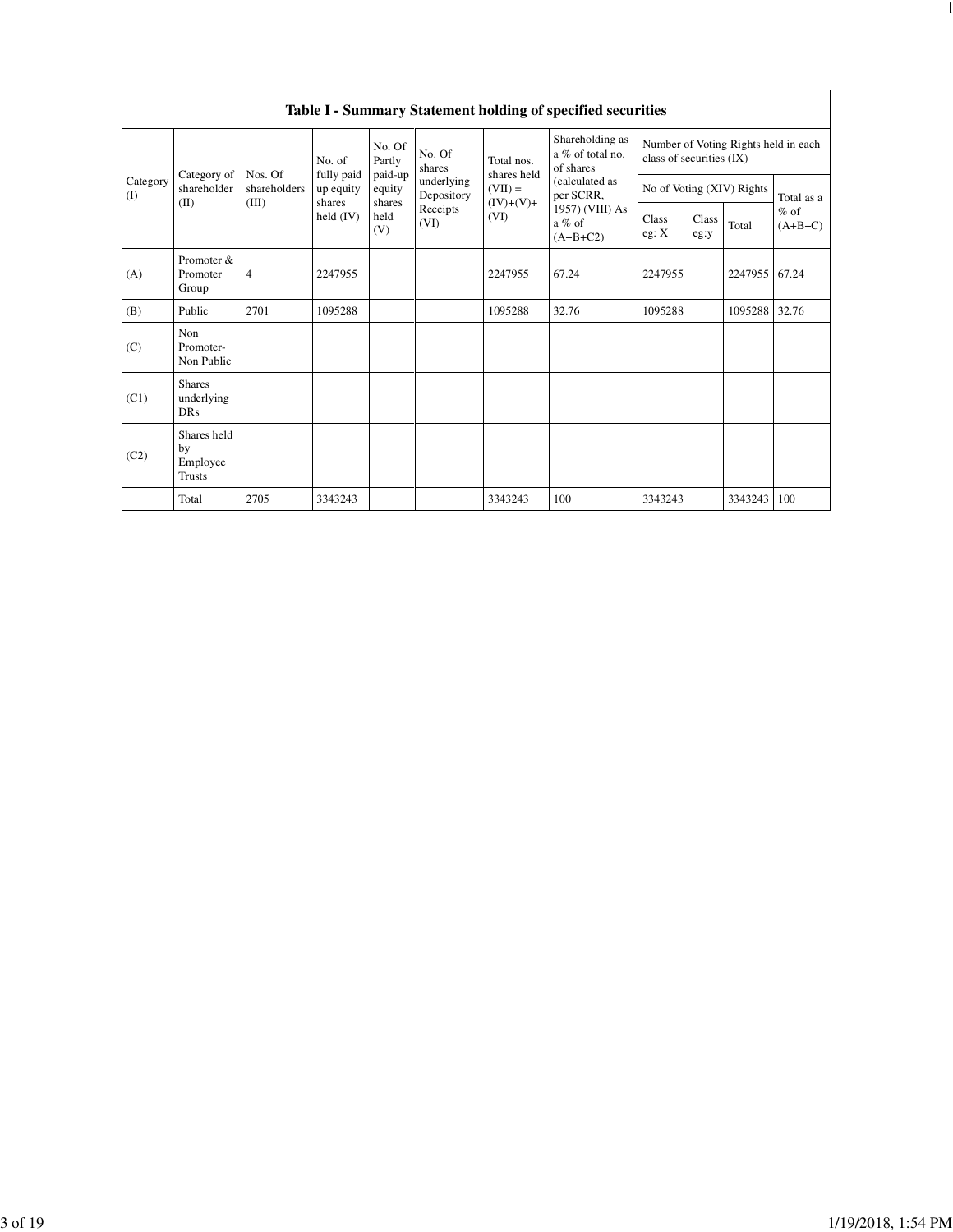|                 | Table I - Summary Statement holding of specified securities                                               |                  |                                                                             |                                                                                                               |                                                                                                            |                                        |                                                      |                                                                               |                                                |                                       |  |  |
|-----------------|-----------------------------------------------------------------------------------------------------------|------------------|-----------------------------------------------------------------------------|---------------------------------------------------------------------------------------------------------------|------------------------------------------------------------------------------------------------------------|----------------------------------------|------------------------------------------------------|-------------------------------------------------------------------------------|------------------------------------------------|---------------------------------------|--|--|
| Category<br>(1) | No. Of<br><b>Shares</b><br>Category of<br>Underlying<br>shareholder<br>Outstanding<br>(II)<br>convertible |                  | No. of<br><b>Shares</b><br>Underlying<br>Outstanding<br>Warrants<br>$(X_i)$ | No. Of Shares<br>Underlying<br>Outstanding<br>convertible<br>securities and<br>No. Of<br>Warrants (Xi)<br>(a) | Shareholding, as<br>a % assuming full<br>conversion of<br>convertible<br>securities (as a<br>percentage of | Number of<br>Locked in<br>shares (XII) |                                                      | Number of<br><b>Shares</b><br>pledged or<br>otherwise<br>encumbered<br>(XIII) |                                                | Number of<br>equity shares<br>held in |  |  |
|                 |                                                                                                           | securities $(X)$ |                                                                             |                                                                                                               | diluted share<br>capital) (XI)=<br>(VII)+(X) As a %<br>of $(A+B+C2)$                                       | No.<br>(a)                             | As a $%$<br>of total<br><b>Shares</b><br>held<br>(b) | No.<br>(a)                                                                    | As a %<br>of total<br><b>Shares</b><br>held(b) | dematerialized<br>form (XIV)          |  |  |
| (A)             | Promoter &<br>Promoter<br>Group                                                                           |                  |                                                                             |                                                                                                               | 67.24                                                                                                      |                                        |                                                      |                                                                               |                                                | 2228020                               |  |  |
| (B)             | Public                                                                                                    |                  |                                                                             |                                                                                                               | 32.76                                                                                                      |                                        |                                                      |                                                                               |                                                | 850408                                |  |  |
| (C)             | Non<br>Promoter-<br>Non Public                                                                            |                  |                                                                             |                                                                                                               |                                                                                                            |                                        |                                                      |                                                                               |                                                |                                       |  |  |
| (C1)            | <b>Shares</b><br>underlying<br><b>DRs</b>                                                                 |                  |                                                                             |                                                                                                               |                                                                                                            |                                        |                                                      |                                                                               |                                                |                                       |  |  |
| (C2)            | Shares held<br>by<br>Employee<br><b>Trusts</b>                                                            |                  |                                                                             |                                                                                                               |                                                                                                            |                                        |                                                      |                                                                               |                                                |                                       |  |  |
|                 | Total                                                                                                     |                  |                                                                             |                                                                                                               | 100                                                                                                        |                                        |                                                      |                                                                               |                                                | 3078428                               |  |  |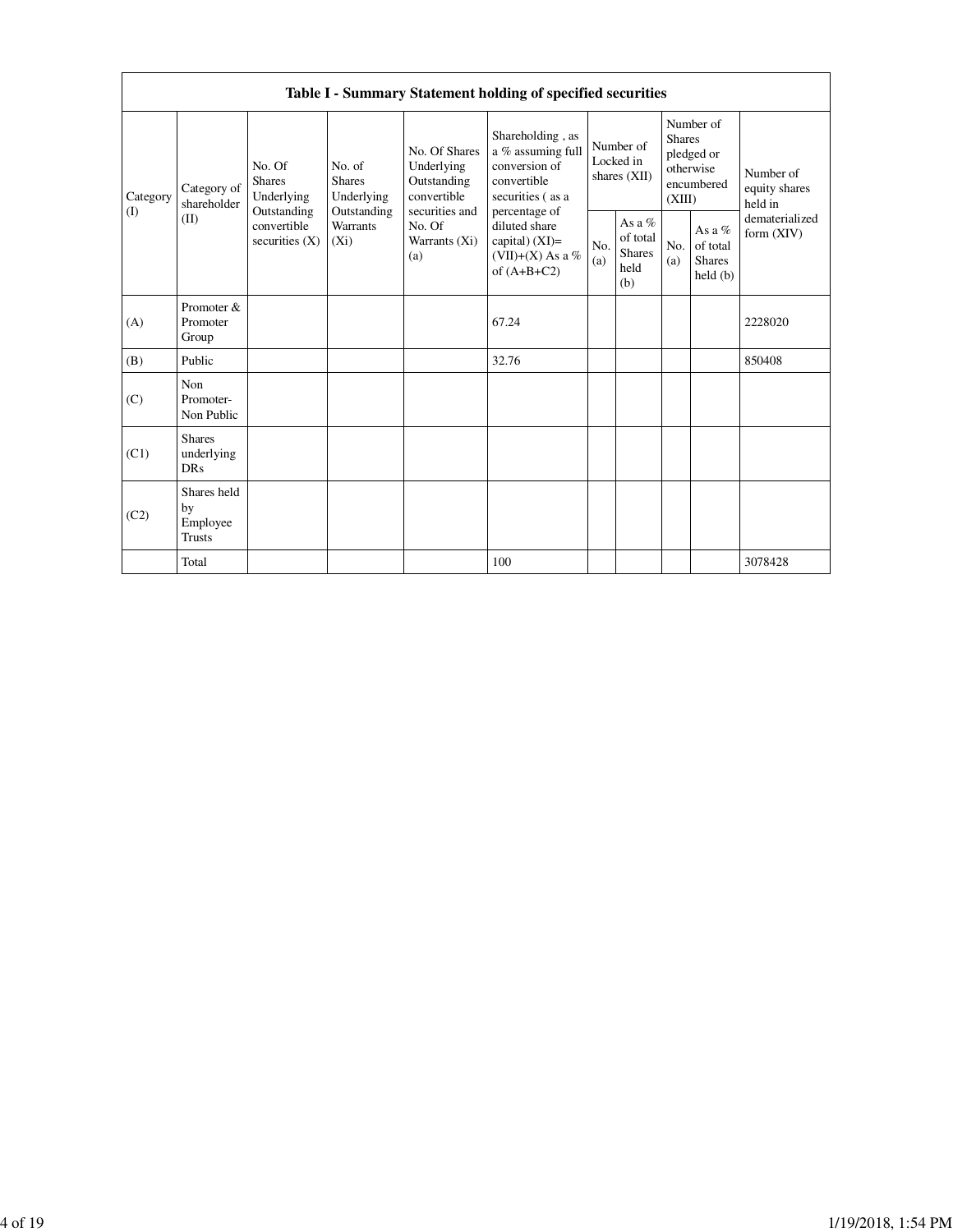|                                                                                             | Table II - Statement showing shareholding pattern of the Promoter and Promoter Group                                |                                  |                             |                       |                                                |                                     |                                                              |                              |               |                                                                  |                           |
|---------------------------------------------------------------------------------------------|---------------------------------------------------------------------------------------------------------------------|----------------------------------|-----------------------------|-----------------------|------------------------------------------------|-------------------------------------|--------------------------------------------------------------|------------------------------|---------------|------------------------------------------------------------------|---------------------------|
|                                                                                             |                                                                                                                     |                                  | No. of<br>fully             | No.<br>Of<br>Partly   | No. Of                                         | Total nos.                          | Shareholding<br>as a % of total                              |                              |               | Number of Voting Rights held in<br>each class of securities (IX) |                           |
| Sr.                                                                                         | Category & Name<br>of the<br>Shareholders (I)                                                                       | Nos. Of<br>shareholders<br>(III) | paid up<br>equity<br>shares | paid-<br>up<br>equity | shares<br>underlying<br>Depository<br>Receipts | shares<br>held (VII)<br>$(IV)+(V)+$ | no. of shares<br>(calculated as<br>per SCRR,<br>1957) (VIII) | No of Voting (XIV)<br>Rights |               |                                                                  | Total<br>as a %<br>of     |
|                                                                                             |                                                                                                                     |                                  | held<br>(IV)                | shares<br>held<br>(V) | (VI)                                           | (VI)                                | As a % of<br>$(A+B+C2)$                                      | Class<br>eg: X               | Class<br>eg:y | Total                                                            | Total<br>Voting<br>rights |
| А                                                                                           | Table II - Statement showing shareholding pattern of the Promoter and Promoter Group                                |                                  |                             |                       |                                                |                                     |                                                              |                              |               |                                                                  |                           |
| (1)                                                                                         | Indian                                                                                                              |                                  |                             |                       |                                                |                                     |                                                              |                              |               |                                                                  |                           |
| (a)                                                                                         | Individuals/Hindu<br>undivided Family                                                                               | $\overline{c}$                   | 1486630                     |                       |                                                | 1486630                             | 44.47                                                        | 1486630                      |               | 1486630                                                          | 44.47                     |
| (d)                                                                                         | Any Other<br>(specify)                                                                                              | $\overline{c}$                   | 761325                      |                       |                                                | 761325                              | 22.77                                                        | 761325                       |               | 761325                                                           | 22.77                     |
| Sub-Total<br>(A)(1)                                                                         |                                                                                                                     | 4                                | 2247955                     |                       |                                                | 2247955                             | 67.24                                                        | 2247955                      |               | 2247955                                                          | 67.24                     |
| (2)                                                                                         | Foreign                                                                                                             |                                  |                             |                       |                                                |                                     |                                                              |                              |               |                                                                  |                           |
| Total<br>Shareholding<br>of Promoter<br>and Promoter<br>Group<br>$(A)= (A)$<br>$(1)+(A)(2)$ |                                                                                                                     | 4                                | 2247955                     |                       |                                                | 2247955                             | 67.24                                                        | 2247955                      |               | 2247955                                                          | 67.24                     |
| B                                                                                           | Table III - Statement showing shareholding pattern of the Public shareholder                                        |                                  |                             |                       |                                                |                                     |                                                              |                              |               |                                                                  |                           |
| (1)                                                                                         | Institutions                                                                                                        |                                  |                             |                       |                                                |                                     |                                                              |                              |               |                                                                  |                           |
| (f)                                                                                         | Financial<br><b>Institutions/Banks</b>                                                                              | 1                                | 217                         |                       |                                                | 217                                 | 0.01                                                         | 217                          |               | 217                                                              | 0.01                      |
| Sub-Total<br>(B)(1)                                                                         |                                                                                                                     | 1                                | 217                         |                       |                                                | 217                                 | 0.01                                                         | 217                          |               | 217                                                              | 0.01                      |
| (3)                                                                                         | Non-institutions                                                                                                    |                                  |                             |                       |                                                |                                     |                                                              |                              |               |                                                                  |                           |
| (a(i))                                                                                      | Individuals -<br>i.Individual<br>shareholders<br>holding nominal<br>share capital up to<br>Rs. 2 lakhs.             | 2580                             | 682233                      |                       |                                                | 682233                              | 20.41                                                        | 682233                       |               | 682233                                                           | 20.41                     |
| (a(ii))                                                                                     | Individuals - ii.<br>Individual<br>shareholders<br>holding nominal<br>share capital in<br>excess of Rs. 2<br>lakhs. | 6                                | 214668                      |                       |                                                | 214668                              | 6.42                                                         | 214668                       |               | 214668                                                           | 6.42                      |
| (e)                                                                                         | Any Other<br>(specify)                                                                                              | 114                              | 198170                      |                       |                                                | 198170                              | 5.93                                                         | 198170                       |               | 198170                                                           | 5.93                      |
| Sub-Total<br>(B)(3)                                                                         |                                                                                                                     | 2700                             | 1095071                     |                       |                                                | 1095071                             | 32.75                                                        | 1095071                      |               | 1095071                                                          | 32.75                     |
| <b>Total Public</b><br>Shareholding<br>$(B)= (B)$<br>$(1)+(B)$<br>$(2)+(B)(3)$              |                                                                                                                     | 2701                             | 1095288                     |                       |                                                | 1095288                             | 32.76                                                        | 1095288                      |               | 1095288                                                          | 32.76                     |
| $\mathbf C$                                                                                 | Table IV - Statement showing shareholding pattern of the Non Promoter- Non Public shareholder                       |                                  |                             |                       |                                                |                                     |                                                              |                              |               |                                                                  |                           |
| Total (<br>$A+B+C2$ )                                                                       |                                                                                                                     | 2705                             | 3343243                     |                       |                                                | 3343243                             | 100                                                          | 3343243                      |               | 3343243                                                          | 100                       |
| Total<br>$(A+B+C)$                                                                          |                                                                                                                     | 2705                             | 3343243                     |                       |                                                | 3343243                             | 100                                                          | 3343243                      |               | 3343243                                                          | 100                       |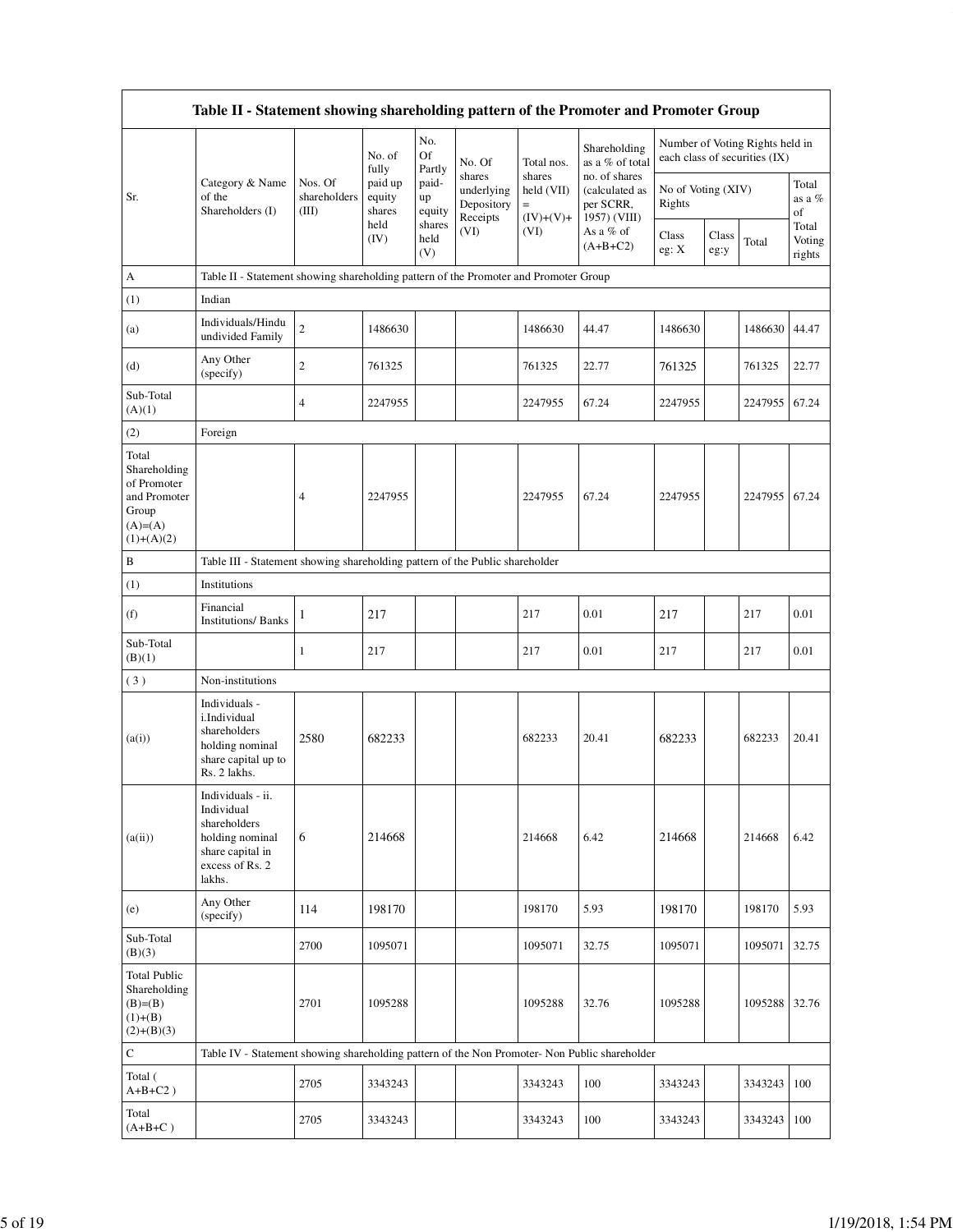| Table II - Statement showing shareholding pattern of the Promoter and Promoter Group     |                                            |                                            |                                                                             |                                                                                                                                                                                    |                                          |                                         |                                                                               |                                                |                                                         |
|------------------------------------------------------------------------------------------|--------------------------------------------|--------------------------------------------|-----------------------------------------------------------------------------|------------------------------------------------------------------------------------------------------------------------------------------------------------------------------------|------------------------------------------|-----------------------------------------|-------------------------------------------------------------------------------|------------------------------------------------|---------------------------------------------------------|
| Sr.                                                                                      | No. Of Shares<br>Underlying<br>Outstanding | No. of Shares<br>Underlying<br>Outstanding | No. Of Shares<br>Underlying<br>Outstanding<br>convertible<br>securities and | Shareholding, as a<br>% assuming full<br>conversion of<br>convertible<br>securities (as a<br>percentage of<br>diluted share<br>capital) (XI)=<br>(VII)+(X) As a %<br>of $(A+B+C2)$ | Number of<br>Locked in<br>shares $(XII)$ |                                         | Number of<br><b>Shares</b><br>pledged or<br>otherwise<br>encumbered<br>(XIII) |                                                | Number of<br>equity shares<br>held in<br>dematerialized |
|                                                                                          | convertible<br>securities $(X)$            | Warrants (Xi)                              | No. Of<br>Warrants (Xi)<br>(a)                                              |                                                                                                                                                                                    | No.<br>(a)                               | As a %<br>of total<br>Shares<br>held(b) | No.<br>(a)                                                                    | As a %<br>of total<br><b>Shares</b><br>held(b) | form (XIV)                                              |
| А                                                                                        |                                            |                                            |                                                                             | Table II - Statement showing shareholding pattern of the Promoter and Promoter Group                                                                                               |                                          |                                         |                                                                               |                                                |                                                         |
| (1)                                                                                      | Indian                                     |                                            |                                                                             |                                                                                                                                                                                    |                                          |                                         |                                                                               |                                                |                                                         |
| (a)                                                                                      |                                            |                                            |                                                                             | 44.47                                                                                                                                                                              |                                          |                                         |                                                                               |                                                | 1466695                                                 |
| (d)                                                                                      |                                            |                                            |                                                                             | 22.77                                                                                                                                                                              |                                          |                                         |                                                                               |                                                | 761325                                                  |
| Sub-Total<br>(A)(1)                                                                      |                                            |                                            |                                                                             | 67.24                                                                                                                                                                              |                                          |                                         |                                                                               |                                                | 2228020                                                 |
| (2)                                                                                      | Foreign                                    |                                            |                                                                             |                                                                                                                                                                                    |                                          |                                         |                                                                               |                                                |                                                         |
| Total<br>Shareholding of<br>Promoter and<br>Promoter Group<br>$(A)= (A)$<br>$(1)+(A)(2)$ |                                            |                                            |                                                                             | 67.24                                                                                                                                                                              |                                          |                                         |                                                                               |                                                | 2228020                                                 |
| B                                                                                        |                                            |                                            |                                                                             | Table III - Statement showing shareholding pattern of the Public shareholder                                                                                                       |                                          |                                         |                                                                               |                                                |                                                         |
| (1)                                                                                      | Institutions                               |                                            |                                                                             |                                                                                                                                                                                    |                                          |                                         |                                                                               |                                                |                                                         |
| (f)                                                                                      |                                            |                                            |                                                                             | 0.01                                                                                                                                                                               |                                          |                                         |                                                                               |                                                | $\boldsymbol{0}$                                        |
| Sub-Total<br>(B)(1)                                                                      |                                            |                                            |                                                                             | 0.01                                                                                                                                                                               |                                          |                                         |                                                                               |                                                | $\boldsymbol{0}$                                        |
| (3)                                                                                      | Non-institutions                           |                                            |                                                                             |                                                                                                                                                                                    |                                          |                                         |                                                                               |                                                |                                                         |
| (a(i))                                                                                   |                                            |                                            |                                                                             | 20.41                                                                                                                                                                              |                                          |                                         |                                                                               |                                                | 478237                                                  |
| (a(ii))                                                                                  |                                            |                                            |                                                                             | 6.42                                                                                                                                                                               |                                          |                                         |                                                                               |                                                | 192793                                                  |
| (e)                                                                                      |                                            |                                            |                                                                             | 5.93                                                                                                                                                                               |                                          |                                         |                                                                               |                                                | 179378                                                  |
| Sub-Total<br>(B)(3)                                                                      |                                            |                                            |                                                                             | 32.75                                                                                                                                                                              |                                          |                                         |                                                                               |                                                | 850408                                                  |
| <b>Total Public</b><br>Shareholding<br>$(B)=(B)(1)+(B)$<br>$(2)+(B)(3)$                  |                                            |                                            |                                                                             | 32.76                                                                                                                                                                              |                                          |                                         |                                                                               |                                                | 850408                                                  |
| ${\bf C}$                                                                                |                                            |                                            |                                                                             | Table IV - Statement showing shareholding pattern of the Non Promoter- Non Public shareholder                                                                                      |                                          |                                         |                                                                               |                                                |                                                         |
| Total (<br>$A+B+C2$ )                                                                    |                                            |                                            |                                                                             | 100                                                                                                                                                                                |                                          |                                         |                                                                               |                                                | 3078428                                                 |
| Total $(A+B+C)$                                                                          |                                            |                                            |                                                                             | 100                                                                                                                                                                                |                                          |                                         |                                                                               |                                                | 3078428                                                 |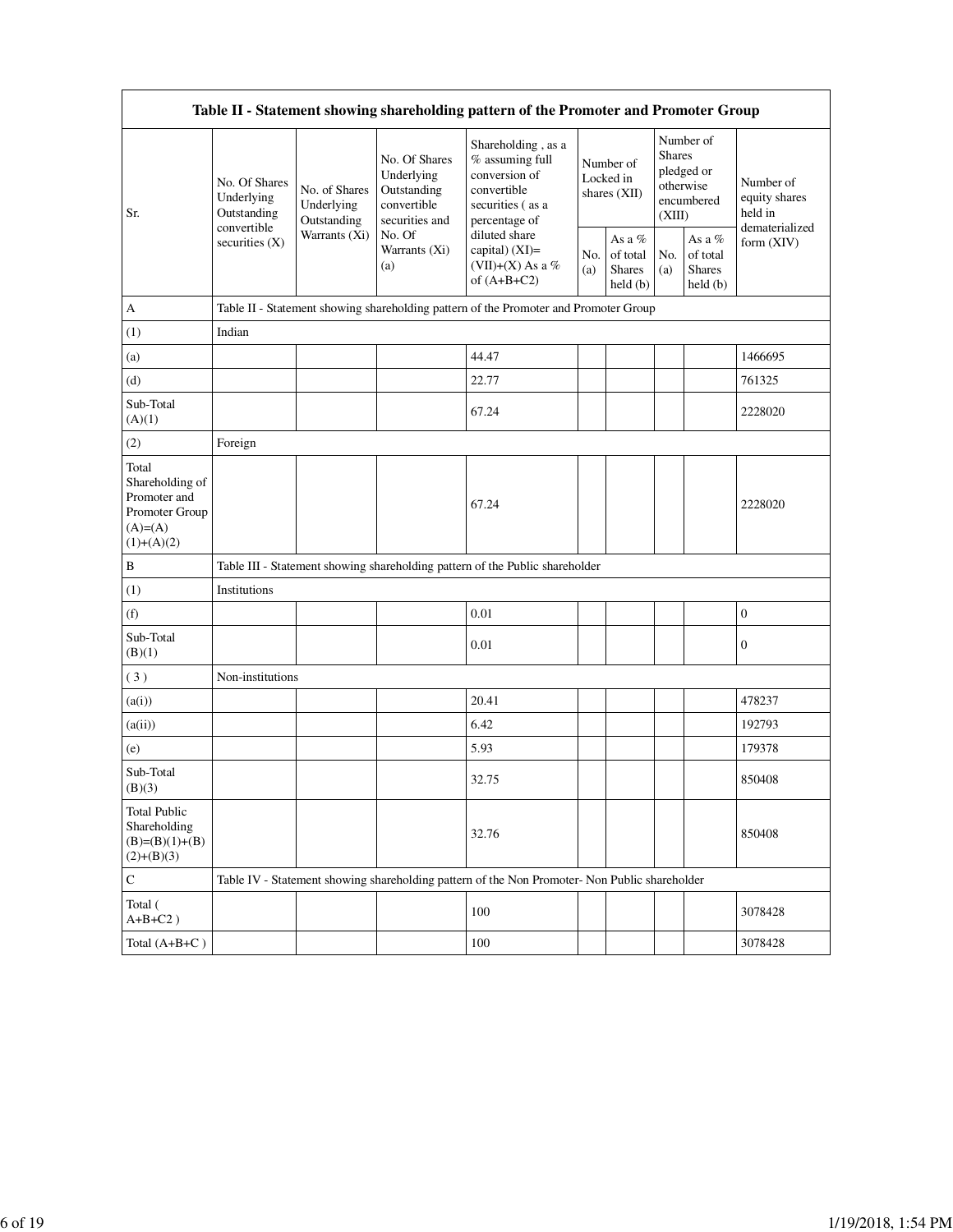|                                                                                                                                                                                          | Individuals/Hindu undivided Family                            |              |                       |  |  |  |  |
|------------------------------------------------------------------------------------------------------------------------------------------------------------------------------------------|---------------------------------------------------------------|--------------|-----------------------|--|--|--|--|
| Searial No.                                                                                                                                                                              | $\mathbf{1}$                                                  | $\sqrt{2}$   |                       |  |  |  |  |
| Name of the<br>Shareholders (I)                                                                                                                                                          | Surinder Pal Kanwar                                           | Raunaq Singh | Click here to go back |  |  |  |  |
| PAN (II)                                                                                                                                                                                 | AAFPK8732L                                                    | ZZZZZ9999Z   | Total                 |  |  |  |  |
| No. of fully paid<br>up equity shares<br>held (IV)                                                                                                                                       | 1466695                                                       | 19935        | 1486630               |  |  |  |  |
| No. Of Partly paid-<br>up equity shares<br>held(V)                                                                                                                                       |                                                               |              |                       |  |  |  |  |
| No. Of shares<br>underlying<br>Depository<br>Receipts (VI)                                                                                                                               |                                                               |              |                       |  |  |  |  |
| Total nos. shares<br>held $(VII) =$<br>$(IV)+(V)+(VI)$                                                                                                                                   | 1466695                                                       | 19935        | 1486630               |  |  |  |  |
| Shareholding as a<br>% of total no. of<br>shares (calculated<br>as per SCRR,<br>1957) (VIII) As a<br>% of $(A+B+C2)$                                                                     | 43.87                                                         | 0.6          | 44.47                 |  |  |  |  |
|                                                                                                                                                                                          | Number of Voting Rights held in each class of securities (IX) |              |                       |  |  |  |  |
| Class eg:X                                                                                                                                                                               | 1466695                                                       | 19935        | 1486630               |  |  |  |  |
| Class eg:y                                                                                                                                                                               |                                                               |              |                       |  |  |  |  |
| Total                                                                                                                                                                                    | 1466695                                                       | 19935        | 1486630               |  |  |  |  |
| Total as a % of<br>Total Voting rights                                                                                                                                                   | 43.87                                                         | 0.6          | 44.47                 |  |  |  |  |
| No. Of Shares<br>Underlying<br>Outstanding<br>convertible<br>securities (X)                                                                                                              |                                                               |              |                       |  |  |  |  |
| No. of Shares<br>Underlying<br>Outstanding<br>Warrants (Xi)                                                                                                                              |                                                               |              |                       |  |  |  |  |
| No. Of Shares<br>Underlying<br>Outstanding<br>convertible<br>securities and No.<br>Of Warrants (Xi)<br>(a)                                                                               |                                                               |              |                       |  |  |  |  |
| Shareholding, as a<br>% assuming full<br>conversion of<br>convertible<br>securities (as a<br>percentage of<br>diluted share<br>capital) (XI)=<br>$(VII)+(Xi)(a)$ As a<br>% of $(A+B+C2)$ | 43.87                                                         | 0.6          | 44.47                 |  |  |  |  |
| Number of Locked in shares (XII)                                                                                                                                                         |                                                               |              |                       |  |  |  |  |
| No. $(a)$                                                                                                                                                                                |                                                               |              |                       |  |  |  |  |
| As a % of total<br>Shares held (b)                                                                                                                                                       |                                                               |              |                       |  |  |  |  |
|                                                                                                                                                                                          | Number of Shares pledged or otherwise encumbered (XIII)       |              |                       |  |  |  |  |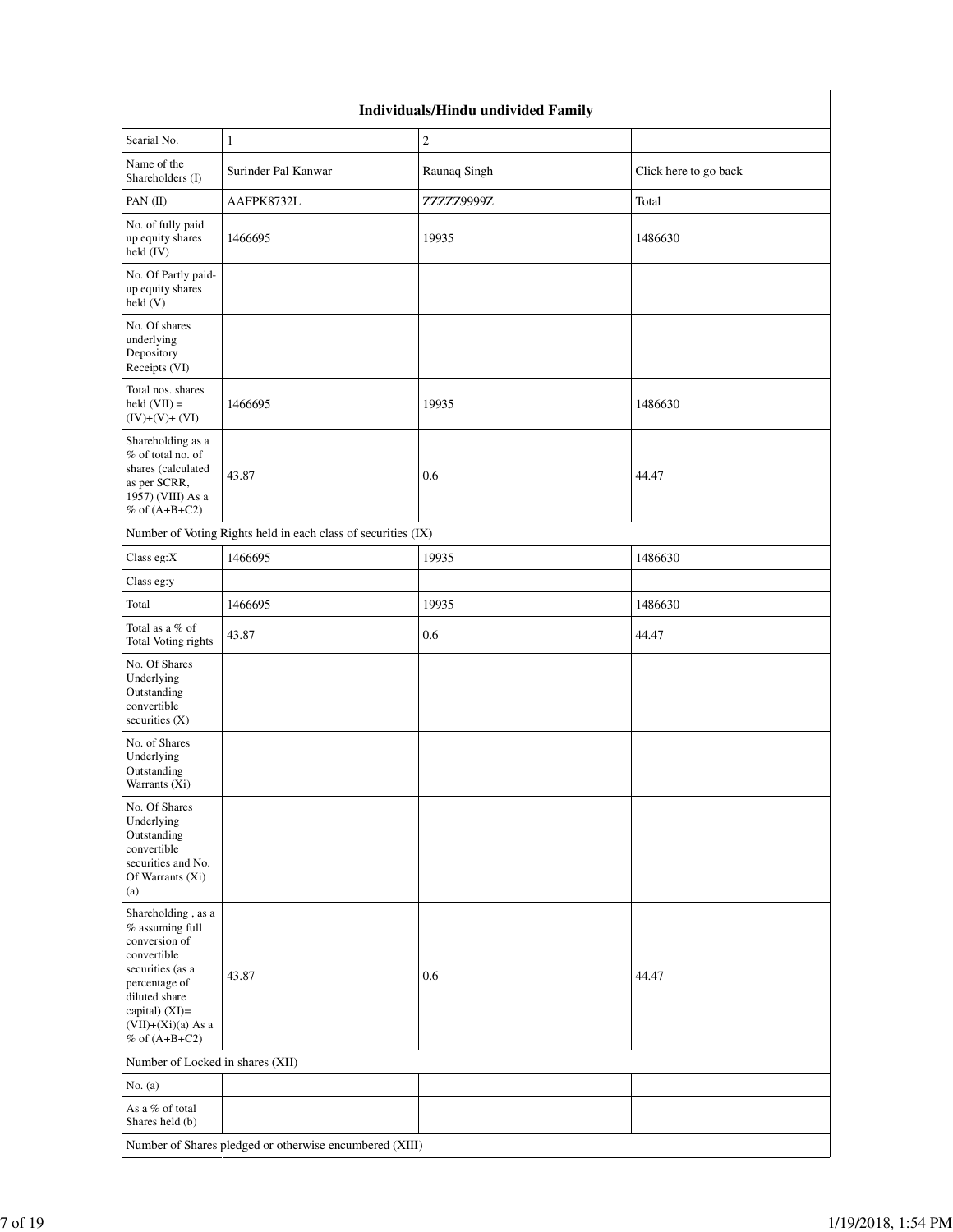| No. $(a)$                                                            |         |                        |         |
|----------------------------------------------------------------------|---------|------------------------|---------|
| As a % of total<br>Shares held (b)                                   |         |                        |         |
| Number of equity<br>shares held in<br>dematerialized<br>form $(XIV)$ | 1466695 | $\theta$               | 1466695 |
| Reason for not providing PAN                                         |         |                        |         |
| Reason for not<br>providing PAN                                      |         | Textual Information(1) |         |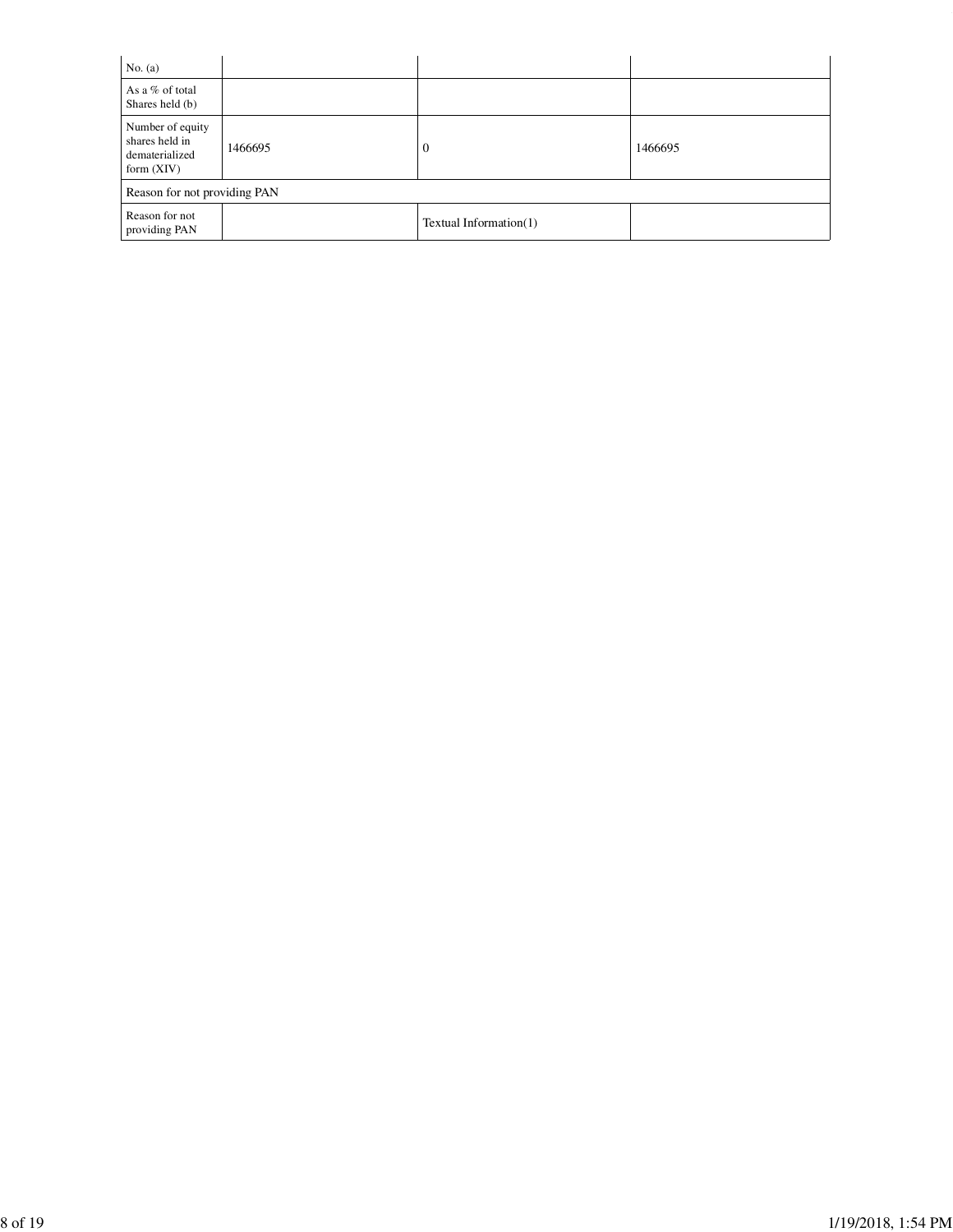|                               |                 | <b>Text Block</b> |
|-------------------------------|-----------------|-------------------|
| <b>Textual Information(1)</b> | <b>DECEASED</b> |                   |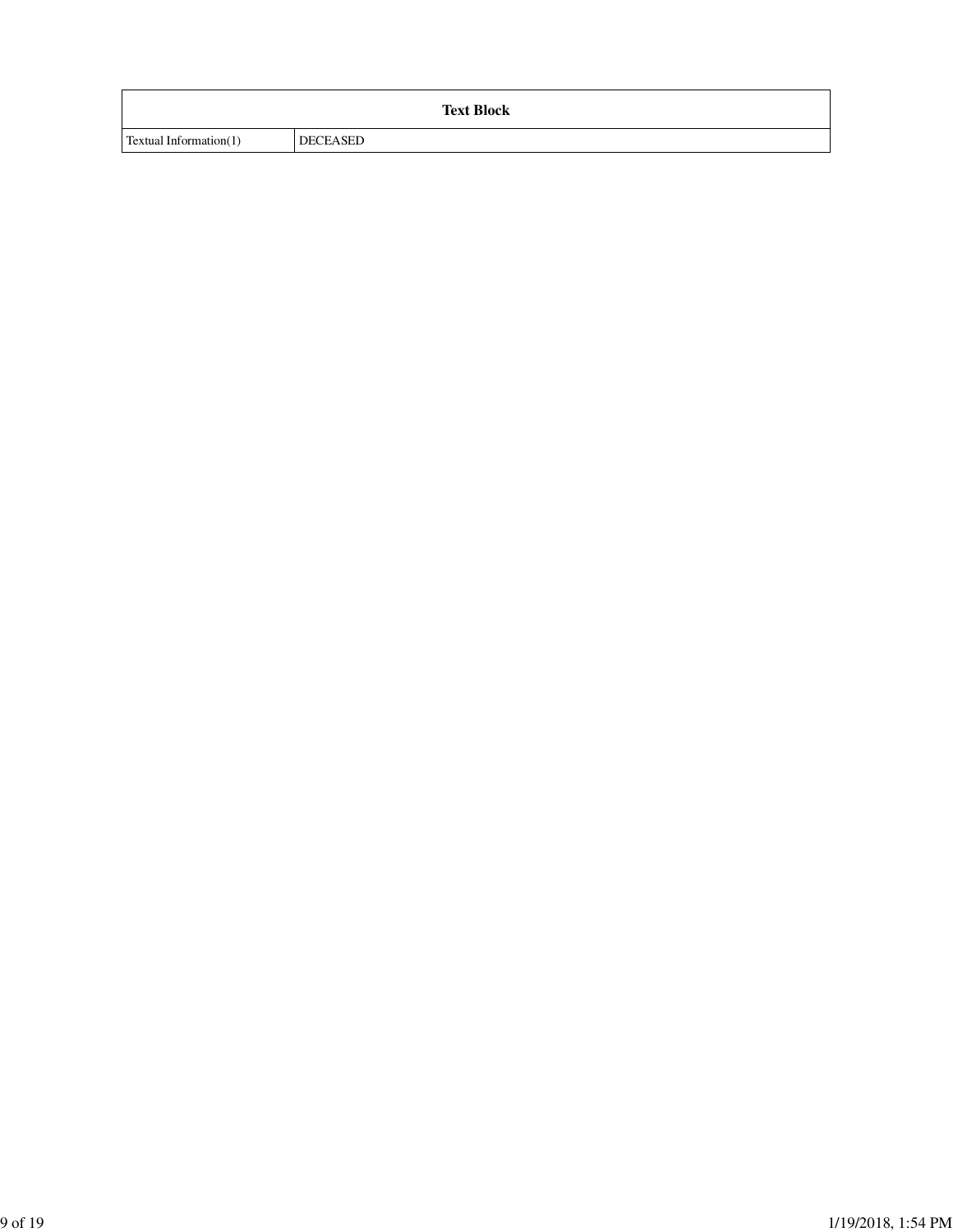|                                                                                                                                                                                                                            |                                                               | Any Other (specify)                            |                       |
|----------------------------------------------------------------------------------------------------------------------------------------------------------------------------------------------------------------------------|---------------------------------------------------------------|------------------------------------------------|-----------------------|
| Searial No.                                                                                                                                                                                                                | $\mathbf{1}$                                                  | $\overline{c}$                                 |                       |
| Category                                                                                                                                                                                                                   | <b>Bodies Corporate</b>                                       | <b>Bodies Corporate</b>                        | Click here to go back |
| Name of the<br>Shareholders (I)                                                                                                                                                                                            | Gulab Merchandise Private Limited                             | Vibrant Finance And Investment Private Limited |                       |
| PAN(II)                                                                                                                                                                                                                    | AACCG4079Q                                                    | AAACV0104B                                     | Total                 |
| No. of the<br>Shareholders (I)                                                                                                                                                                                             | 1                                                             | 1                                              | $\mathfrak{2}$        |
| No. of fully paid<br>up equity shares<br>held (IV)                                                                                                                                                                         | 644825                                                        | 116500                                         | 761325                |
| No. Of Partly paid-<br>up equity shares<br>held(V)                                                                                                                                                                         |                                                               |                                                |                       |
| No. Of shares<br>underlying<br>Depository<br>Receipts (VI)                                                                                                                                                                 |                                                               |                                                |                       |
| Total nos. shares<br>held $(VII) =$<br>$(IV)+(V)+(VI)$                                                                                                                                                                     | 644825                                                        | 116500                                         | 761325                |
| Shareholding as a<br>% of total no. of<br>shares (calculated<br>as per SCRR,<br>1957) (VIII) As a<br>$%$ of $(A+B+C2)$                                                                                                     | 19.29                                                         | 3.48                                           | 22.77                 |
|                                                                                                                                                                                                                            | Number of Voting Rights held in each class of securities (IX) |                                                |                       |
| Class eg: X                                                                                                                                                                                                                | 644825                                                        | 116500                                         | 761325                |
| Class eg:y                                                                                                                                                                                                                 |                                                               |                                                |                       |
| Total                                                                                                                                                                                                                      | 644825                                                        | 116500                                         | 761325                |
| Total as a % of<br>Total Voting rights                                                                                                                                                                                     | 19.29                                                         | 3.48                                           | 22.77                 |
| No. Of Shares<br>Underlying<br>Outstanding<br>convertible<br>securities $(X)$                                                                                                                                              |                                                               |                                                |                       |
| No. of Shares<br>Underlying<br>Outstanding<br>Warrants (Xi)                                                                                                                                                                |                                                               |                                                |                       |
| No. Of Shares<br>Underlying<br>Outstanding<br>convertible<br>securities and No.<br>Of Warrants (Xi)<br>(a)                                                                                                                 |                                                               |                                                |                       |
| Shareholding, as a<br>$%$ assuming full<br>conversion of<br>convertible<br>securities (as a<br>percentage of<br>diluted share<br>capital) $(XI)=$<br>(VII)+(X) As a %<br>of $(A+B+C2)$<br>Number of Locked in shares (XII) | 19.29                                                         | 3.48                                           | 22.77                 |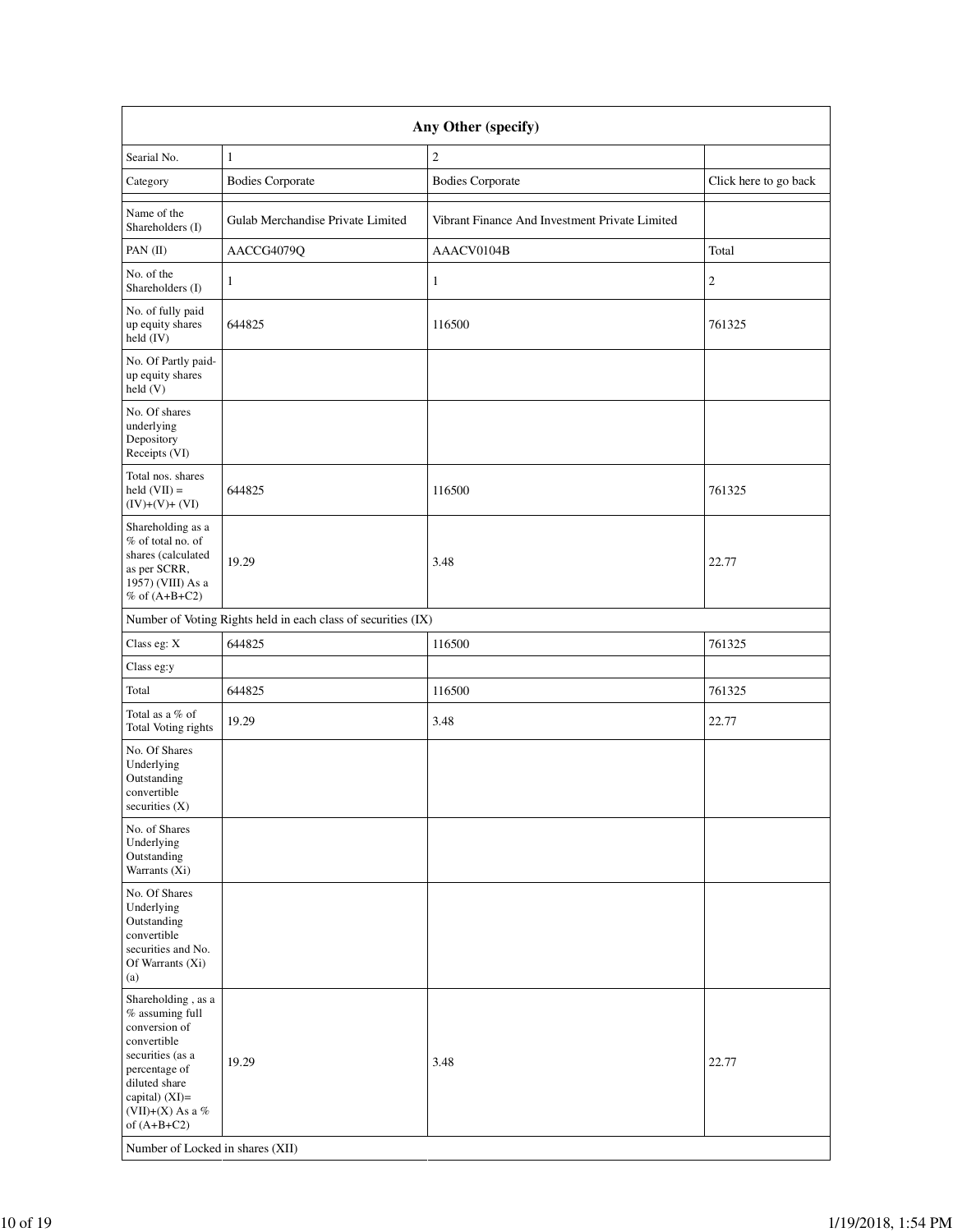| No. $(a)$                                                            |                                                         |        |        |
|----------------------------------------------------------------------|---------------------------------------------------------|--------|--------|
| As a % of total<br>Shares held (b)                                   |                                                         |        |        |
|                                                                      | Number of Shares pledged or otherwise encumbered (XIII) |        |        |
| No. $(a)$                                                            |                                                         |        |        |
| As a % of total<br>Shares held (b)                                   |                                                         |        |        |
| Number of equity<br>shares held in<br>dematerialized<br>form $(XIV)$ | 644825                                                  | 116500 | 761325 |
| Reason for not<br>providing PAN                                      |                                                         |        |        |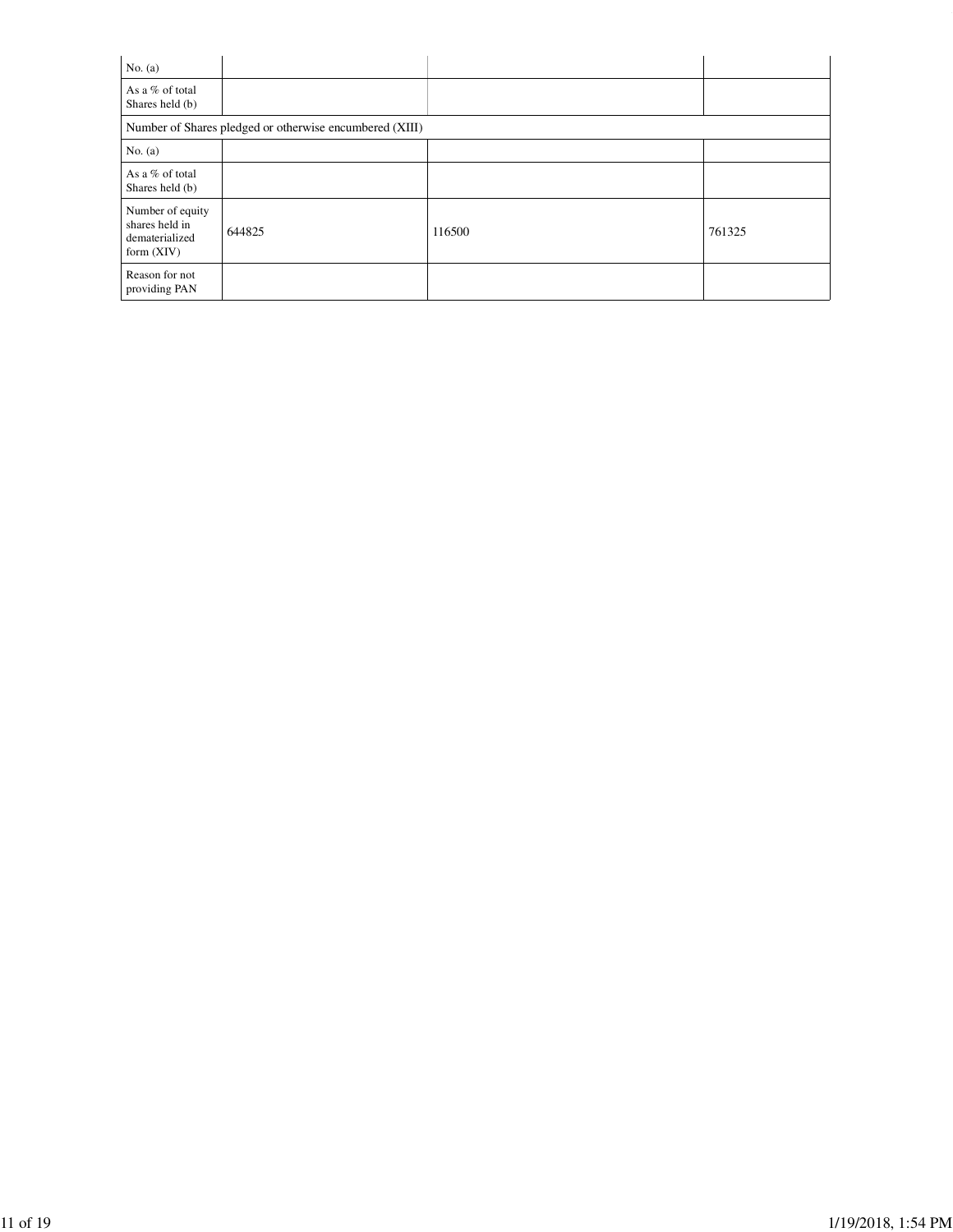| Individuals - ii. Individual shareholders holding nominal share capital in excess of Rs. 2 lakhs.                                                                                  |                                                               |                    |                 |                       |  |  |  |  |
|------------------------------------------------------------------------------------------------------------------------------------------------------------------------------------|---------------------------------------------------------------|--------------------|-----------------|-----------------------|--|--|--|--|
| Searial No.                                                                                                                                                                        | $\mathbf{1}$                                                  | $\sqrt{2}$         | 3               |                       |  |  |  |  |
| Name of the<br>Shareholders (I)                                                                                                                                                    | Subramanian P                                                 | Porinju V Veliyath | Raj Kumar Lohia | Click here to go back |  |  |  |  |
| PAN (II)                                                                                                                                                                           | AMBPS8931K                                                    | AADPP6420G         | AAFPL0031K      | Total                 |  |  |  |  |
| No. of fully paid<br>up equity shares<br>held (IV)                                                                                                                                 | 51150                                                         | 50000              | 39099           | 140249                |  |  |  |  |
| No. Of Partly paid-<br>up equity shares<br>held(V)                                                                                                                                 |                                                               |                    |                 |                       |  |  |  |  |
| No. Of shares<br>underlying<br>Depository<br>Receipts (VI)                                                                                                                         |                                                               |                    |                 |                       |  |  |  |  |
| Total nos. shares<br>held $(VII) =$<br>$(IV)+(V)+(VI)$                                                                                                                             | 51150                                                         | 50000              | 39099           | 140249                |  |  |  |  |
| Shareholding as a<br>% of total no. of<br>shares (calculated<br>as per SCRR,<br>1957) (VIII) As a<br>$%$ of $(A+B+C2)$                                                             | 1.53                                                          | 1.5                | 1.17            | 4.19                  |  |  |  |  |
|                                                                                                                                                                                    | Number of Voting Rights held in each class of securities (IX) |                    |                 |                       |  |  |  |  |
| Class eg: X                                                                                                                                                                        | 51150                                                         | 50000              | 39099           | 140249                |  |  |  |  |
| Class eg:y                                                                                                                                                                         |                                                               |                    |                 |                       |  |  |  |  |
| Total                                                                                                                                                                              | 51150                                                         | 50000              | 39099           | 140249                |  |  |  |  |
| Total as a % of<br>Total Voting rights                                                                                                                                             | 1.53                                                          | 1.5                | 1.17            | 4.19                  |  |  |  |  |
| No. Of Shares<br>Underlying<br>Outstanding<br>convertible<br>securities $(X)$                                                                                                      |                                                               |                    |                 |                       |  |  |  |  |
| No. of Shares<br>Underlying<br>Outstanding<br>Warrants (Xi)                                                                                                                        |                                                               |                    |                 |                       |  |  |  |  |
| No. Of Shares<br>Underlying<br>Outstanding<br>convertible<br>securities and No.<br>Of Warrants (Xi)<br>(a)                                                                         |                                                               |                    |                 |                       |  |  |  |  |
| Shareholding, as a<br>% assuming full<br>conversion of<br>convertible<br>securities (as a<br>percentage of<br>diluted share<br>capital) (XI)=<br>(VII)+(X) As a %<br>of $(A+B+C2)$ | 1.53                                                          | 1.5                | 1.17            | 4.19                  |  |  |  |  |
| Number of Locked in shares (XII)                                                                                                                                                   |                                                               |                    |                 |                       |  |  |  |  |
| No. $(a)$                                                                                                                                                                          |                                                               |                    |                 |                       |  |  |  |  |
| As a % of total<br>Shares held (b)                                                                                                                                                 |                                                               |                    |                 |                       |  |  |  |  |

file:///C:/Users/Sect/Desktop/Revised Shareholding Pattern REIL.html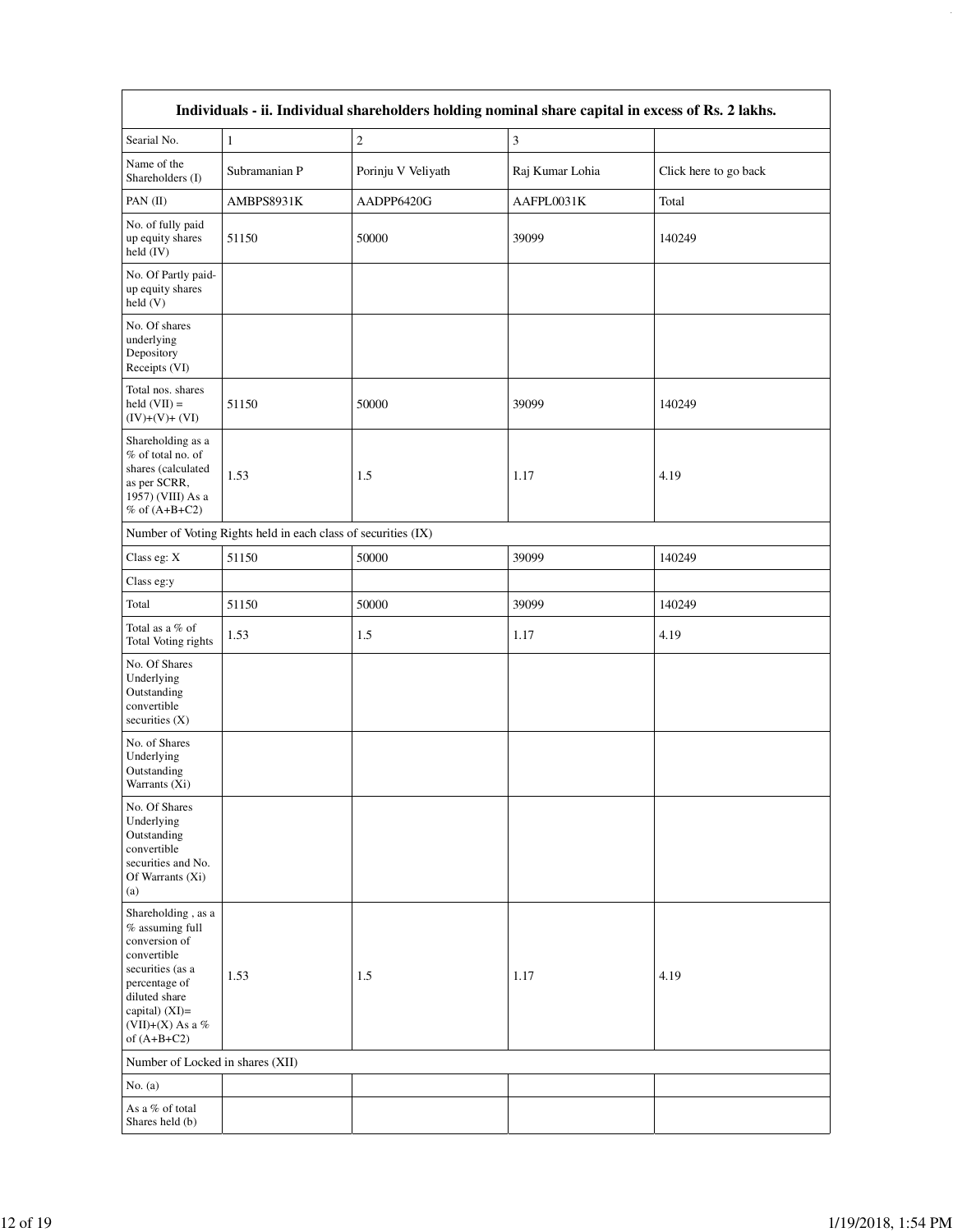| Number of equity<br>shares held in<br>dematerialized<br>form $(XIV)$ | 51150 | 50000 | 39099 | 140249 |  |  |  |
|----------------------------------------------------------------------|-------|-------|-------|--------|--|--|--|
| Reason for not providing PAN                                         |       |       |       |        |  |  |  |
| Reason for not<br>providing PAN                                      |       |       |       |        |  |  |  |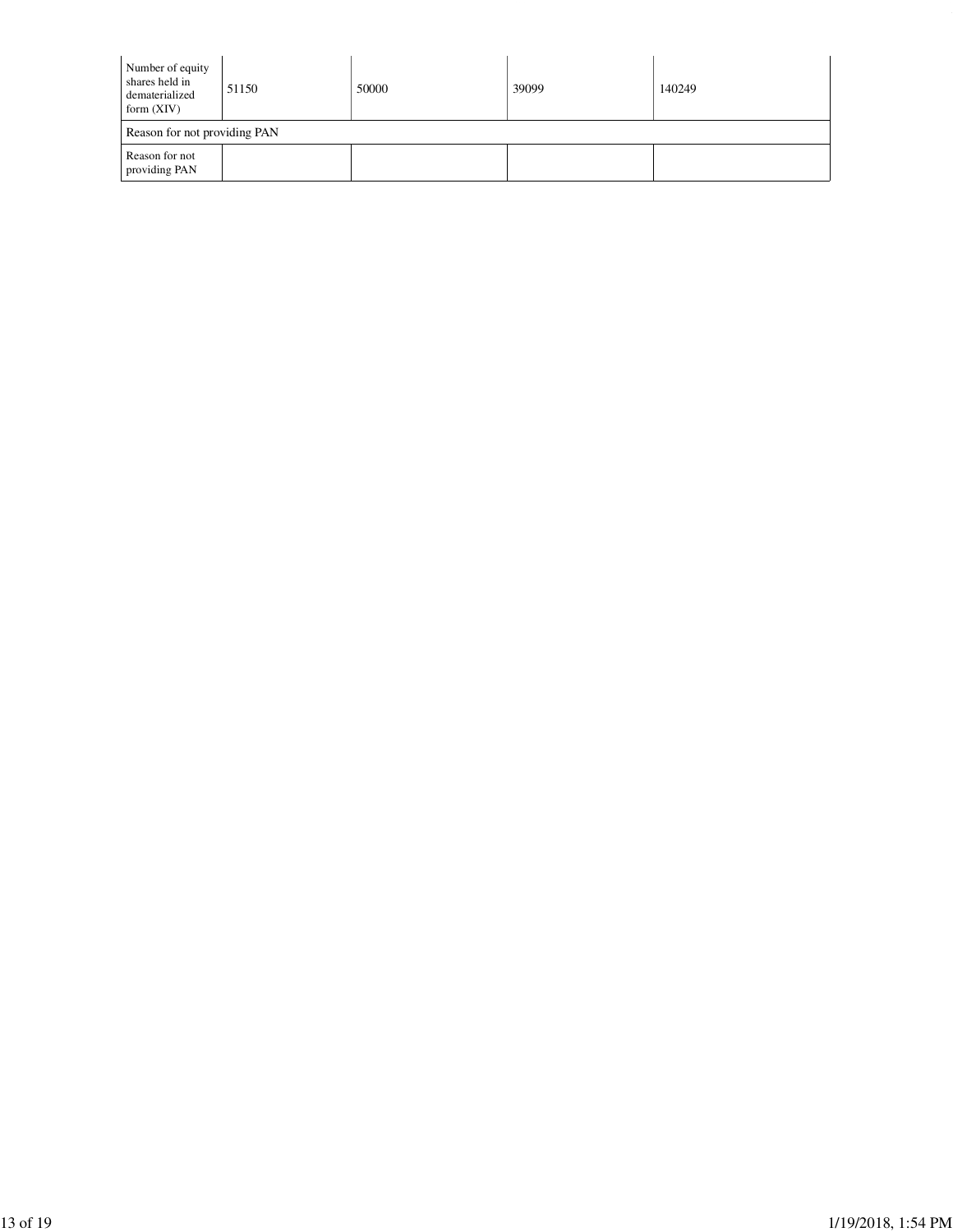| Any Other (specify)                                                                                                                                                                  |              |                       |                 |                     |                            |                                                                                            |  |
|--------------------------------------------------------------------------------------------------------------------------------------------------------------------------------------|--------------|-----------------------|-----------------|---------------------|----------------------------|--------------------------------------------------------------------------------------------|--|
| Searial No.                                                                                                                                                                          | $\mathbf{1}$ | $\sqrt{2}$            | 3               | 4                   | 5                          | 6                                                                                          |  |
| Category                                                                                                                                                                             | <b>HUF</b>   | $NRI - Non-$<br>Repat | $NRI-$<br>Repat | Clearing<br>Members | <b>Bodies</b><br>Corporate | Other                                                                                      |  |
| Category / More<br>than 1 percentage                                                                                                                                                 | Category     | Category              | Category        | Category            | Category                   | Category                                                                                   |  |
| Name of the<br>Shareholders (I)                                                                                                                                                      |              |                       |                 |                     |                            | <b>Investor Education and Protection Fund</b><br>Authority (Ministry of Corporate Affairs) |  |
| PAN (II)                                                                                                                                                                             |              |                       |                 |                     |                            |                                                                                            |  |
| No. of the<br>Shareholders (I)                                                                                                                                                       | 32           | 5                     | 11              | 19                  | 46                         | 1                                                                                          |  |
| No. of fully paid<br>up equity shares<br>held (IV)                                                                                                                                   | 41103        | 2549                  | 11267           | 27180               | 74512                      | 41559                                                                                      |  |
| No. Of Partly paid-<br>up equity shares<br>held (V)                                                                                                                                  |              |                       |                 |                     |                            |                                                                                            |  |
| No. Of shares<br>underlying<br>Depository<br>Receipts (VI)                                                                                                                           |              |                       |                 |                     |                            |                                                                                            |  |
| Total nos. shares<br>$held (VII) =$<br>$(IV)+(V)+(VI)$                                                                                                                               | 41103        | 2549                  | 11267           | 27180               | 74512                      | 41559                                                                                      |  |
| Shareholding as a<br>% of total no. of<br>shares (calculated<br>as per SCRR,<br>1957) (VIII) As a<br>% of $(A+B+C2)$                                                                 | 1.23         | 0.08                  | 0.34            | 0.81                | 2.23                       | 1.24                                                                                       |  |
| Number of Voting Rights held in each class of securities (IX)                                                                                                                        |              |                       |                 |                     |                            |                                                                                            |  |
| Class eg: X                                                                                                                                                                          | 41103        | 2549                  | 11267           | 27180               | 74512                      | 41559                                                                                      |  |
| Class eg:y                                                                                                                                                                           |              |                       |                 |                     |                            |                                                                                            |  |
| Total                                                                                                                                                                                | 41103        | 2549                  | 11267           | 27180               | 74512                      | 41559                                                                                      |  |
| Total as a % of<br>Total Voting rights                                                                                                                                               | 1.23         | 0.08                  | 0.34            | 0.81                | 2.23                       | 1.24                                                                                       |  |
| No. Of Shares<br>Underlying<br>Outstanding<br>convertible<br>securities $(X)$                                                                                                        |              |                       |                 |                     |                            |                                                                                            |  |
| No. of Shares<br>Underlying<br>Outstanding<br>Warrants (Xi)                                                                                                                          |              |                       |                 |                     |                            |                                                                                            |  |
| No. Of Shares<br>Underlying<br>Outstanding<br>convertible<br>securities and No.<br>Of Warrants (Xi)<br>(a)                                                                           |              |                       |                 |                     |                            |                                                                                            |  |
| Shareholding, as a<br>$%$ assuming full<br>conversion of<br>convertible<br>securities (as a<br>percentage of<br>diluted share<br>capital) (XI)=<br>(VII)+(X) As a %<br>of $(A+B+C2)$ | 1.23         | 0.08                  | 0.34            | 0.81                | 2.23                       | 1.24                                                                                       |  |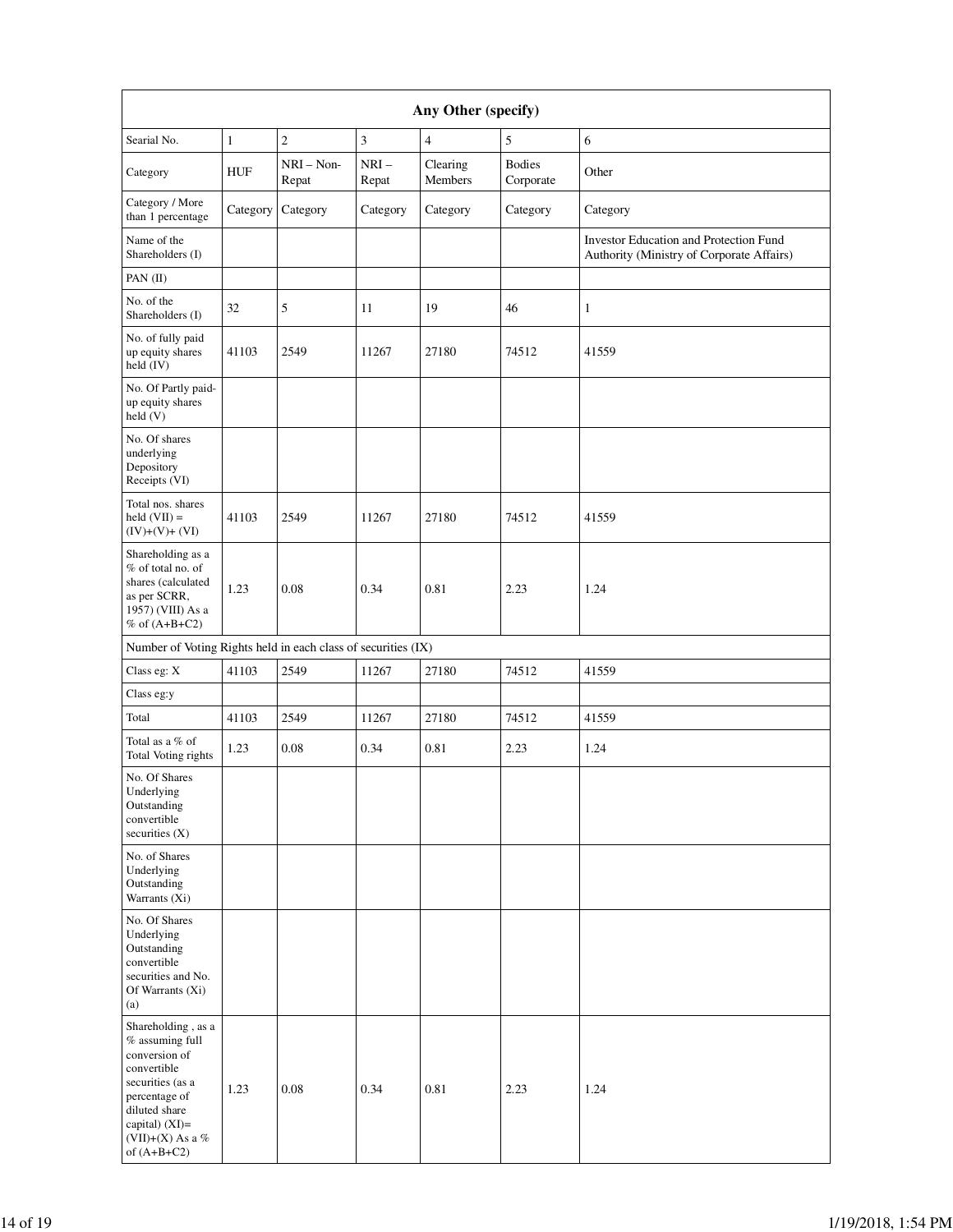| Number of Locked in shares (XII)                                     |       |      |       |       |       |       |
|----------------------------------------------------------------------|-------|------|-------|-------|-------|-------|
| No. $(a)$                                                            |       |      |       |       |       |       |
| As a % of total<br>Shares held (b)                                   |       |      |       |       |       |       |
| Number of equity<br>shares held in<br>dematerialized<br>form $(XIV)$ | 41103 | 2549 | 11267 | 27180 | 55720 | 41559 |
| Reason for not providing PAN                                         |       |      |       |       |       |       |
| Reason for not<br>providing PAN                                      |       |      |       |       |       |       |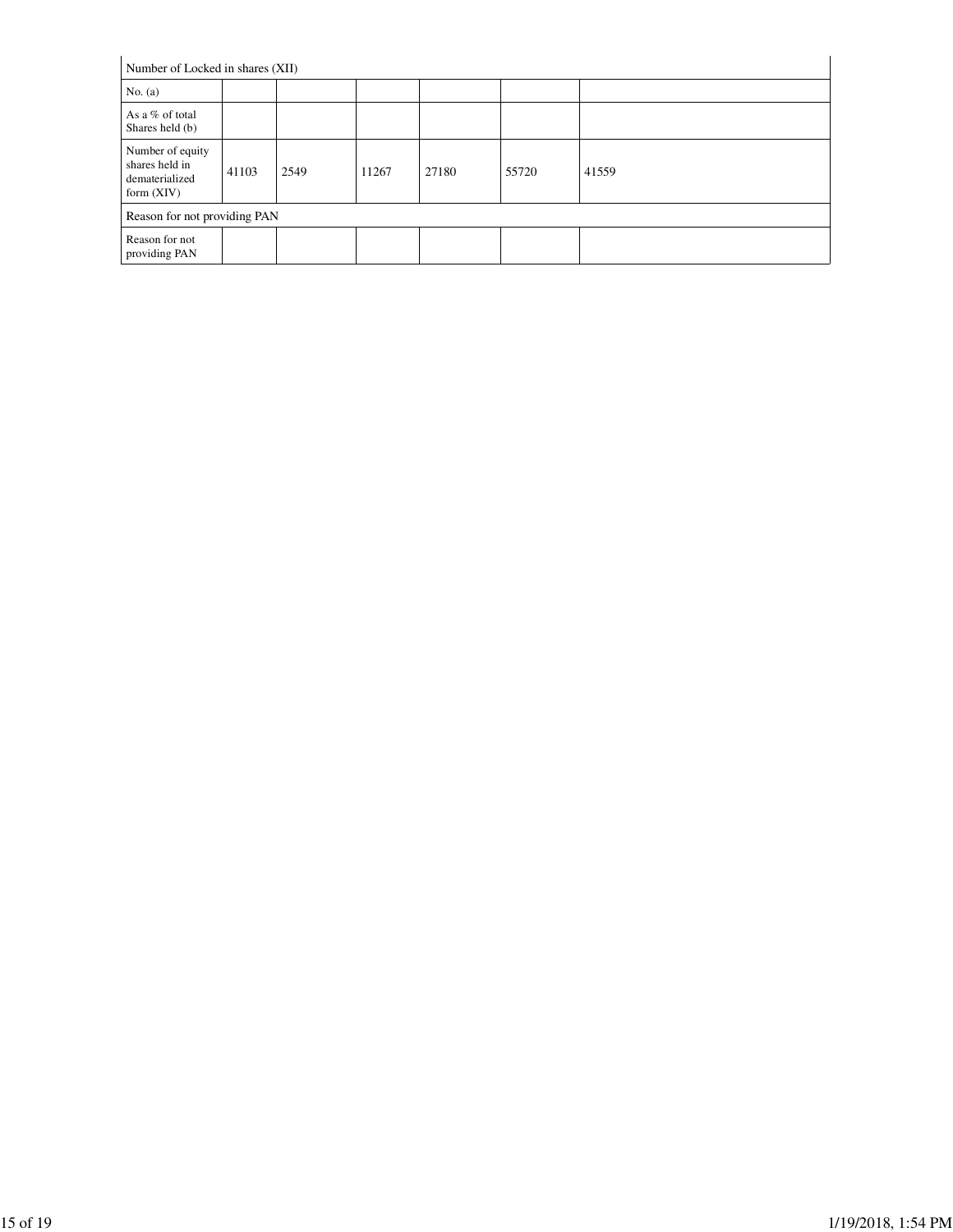| Any Other (specify)                                                                                                                                                                                                         |                                                               |  |  |  |  |
|-----------------------------------------------------------------------------------------------------------------------------------------------------------------------------------------------------------------------------|---------------------------------------------------------------|--|--|--|--|
| Searial No.                                                                                                                                                                                                                 |                                                               |  |  |  |  |
| Category                                                                                                                                                                                                                    |                                                               |  |  |  |  |
| Category / More<br>than 1 percentage                                                                                                                                                                                        |                                                               |  |  |  |  |
| Name of the<br>Shareholders (I)                                                                                                                                                                                             | Click here to go back                                         |  |  |  |  |
| PAN (II)                                                                                                                                                                                                                    | Total                                                         |  |  |  |  |
| No. of the<br>Shareholders (I)                                                                                                                                                                                              | 114                                                           |  |  |  |  |
| No. of fully paid<br>up equity shares<br>held (IV)                                                                                                                                                                          | 198170                                                        |  |  |  |  |
| No. Of Partly paid-<br>up equity shares<br>held(V)                                                                                                                                                                          |                                                               |  |  |  |  |
| No. Of shares<br>underlying<br>Depository<br>Receipts (VI)                                                                                                                                                                  |                                                               |  |  |  |  |
| Total nos. shares<br>held $(VII)$ =<br>$(IV)+(V)+(VI)$                                                                                                                                                                      | 198170                                                        |  |  |  |  |
| Shareholding as a<br>% of total no. of<br>shares (calculated<br>as per SCRR,<br>1957) (VIII) As a<br>% of $(A+B+C2)$                                                                                                        | 5.93                                                          |  |  |  |  |
|                                                                                                                                                                                                                             | Number of Voting Rights held in each class of securities (IX) |  |  |  |  |
| Class eg: X                                                                                                                                                                                                                 | 198170                                                        |  |  |  |  |
| Class eg:y                                                                                                                                                                                                                  |                                                               |  |  |  |  |
| Total                                                                                                                                                                                                                       | 198170                                                        |  |  |  |  |
| Total as a % of<br>Total Voting rights                                                                                                                                                                                      | 5.93                                                          |  |  |  |  |
| No. Of Shares<br>Underlying<br>Outstanding<br>convertible<br>securities (X)                                                                                                                                                 |                                                               |  |  |  |  |
| No. of Shares<br>Underlying<br>Outstanding<br>Warrants (Xi)                                                                                                                                                                 |                                                               |  |  |  |  |
| No. Of Shares<br>Underlying<br>Outstanding<br>convertible<br>securities and No.<br>Of Warrants (Xi)<br>(a)                                                                                                                  |                                                               |  |  |  |  |
| Shareholding, as a<br>$%$ assuming full<br>conversion of<br>convertible<br>securities (as a<br>percentage of<br>diluted share<br>capital) (XI)=<br>(VII)+(X) As a $\%$<br>of $(A+B+C2)$<br>Number of Locked in shares (XII) | 5.93                                                          |  |  |  |  |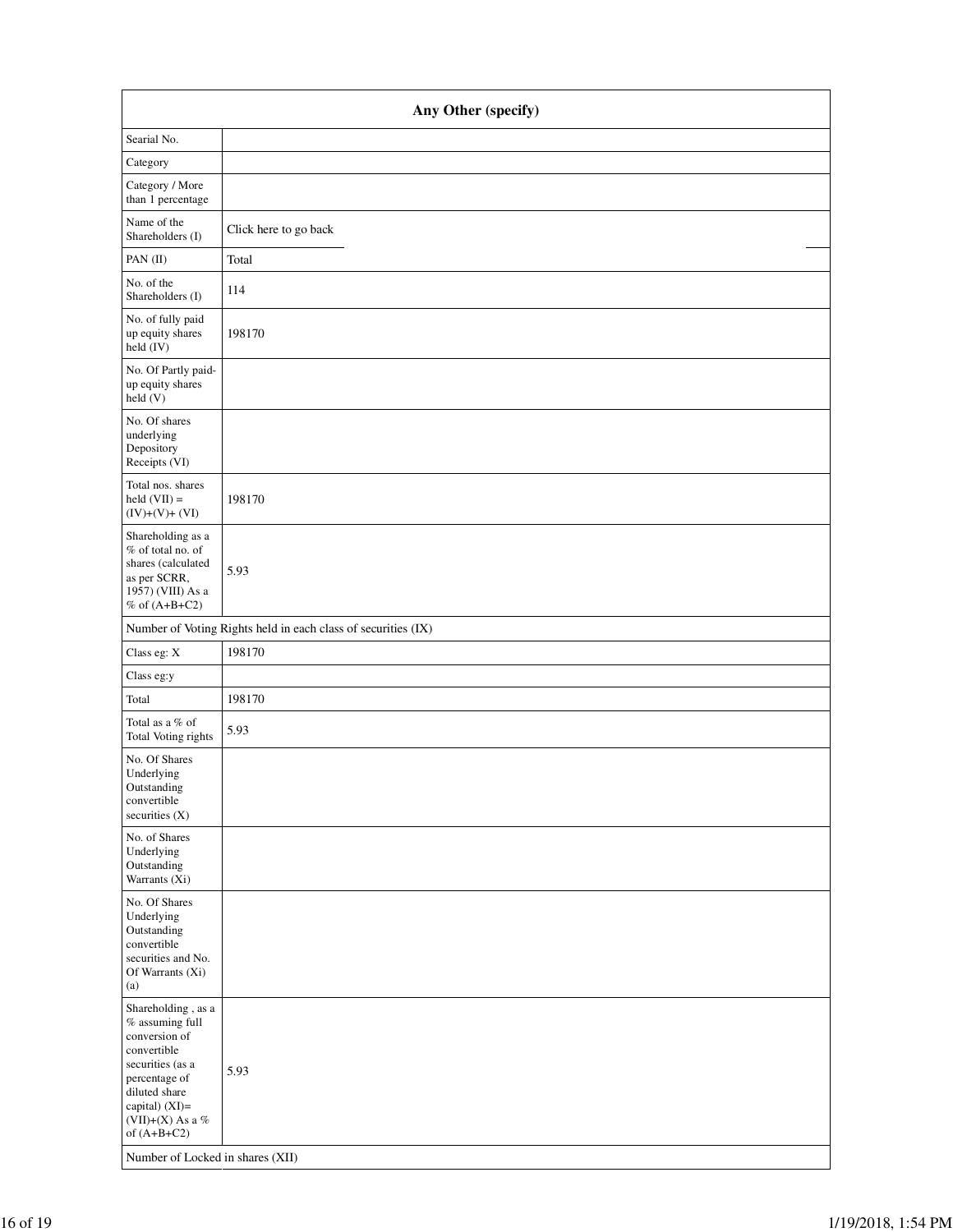| No. $(a)$                                                            |        |  |  |  |  |
|----------------------------------------------------------------------|--------|--|--|--|--|
| As a % of total<br>Shares held (b)                                   |        |  |  |  |  |
| Number of equity<br>shares held in<br>dematerialized<br>form $(XIV)$ | 179378 |  |  |  |  |
| Reason for not providing PAN                                         |        |  |  |  |  |
| Reason for not<br>providing PAN                                      |        |  |  |  |  |